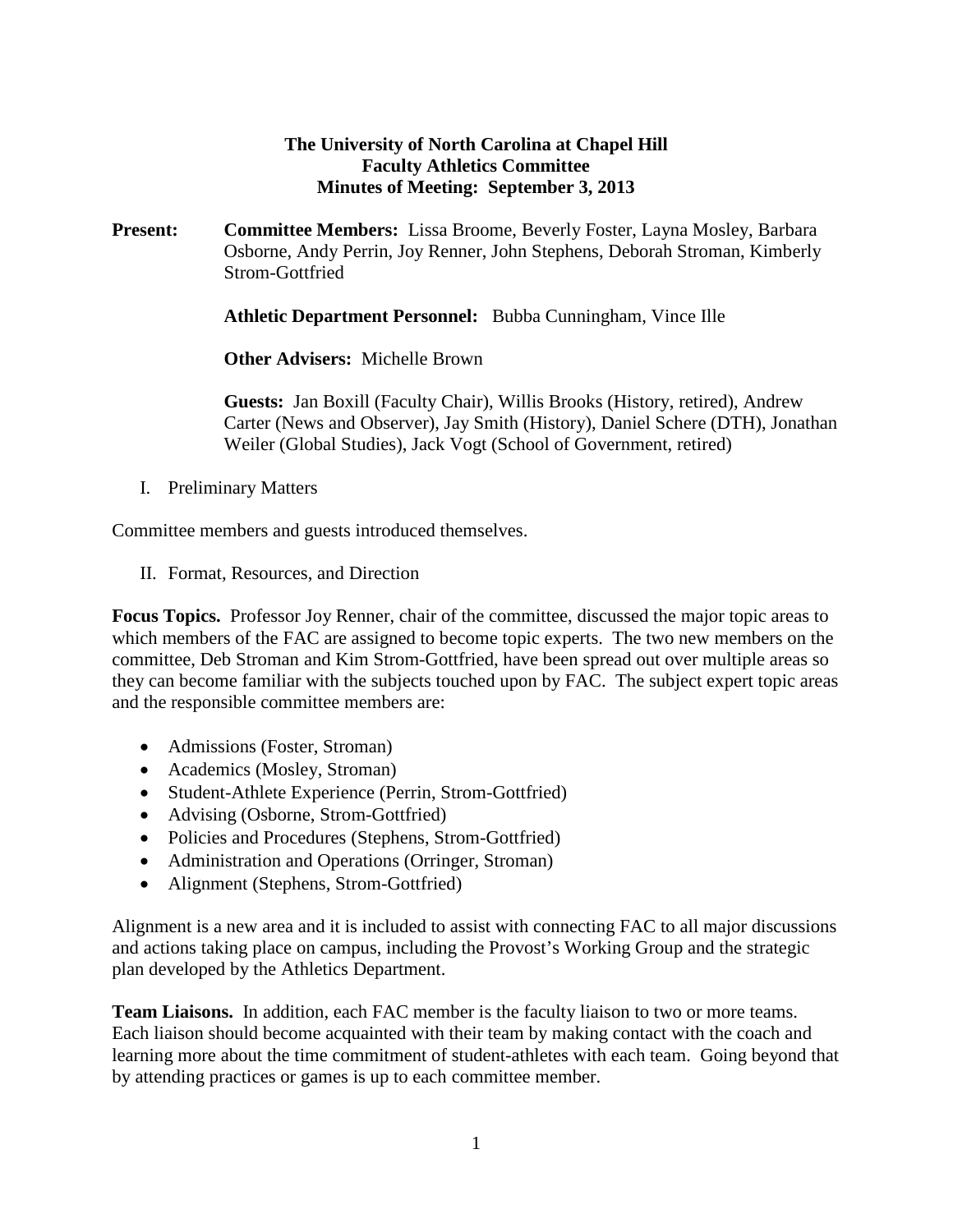**Outreach to Departments and Schools.** The committee also hopes to engage in outreach to departments and schools about the role of FAC and to relay information and gather input from faculty across the University that may inform FACs work and the work of others related to our student-athletes. Professor Renner will match up FAC members with the schools and departments and she and the committee will prepare talking points for these contacts.

**Faculty Council.** Faculty Chair Jan Boxill will continue to give Professor Renner time at each month's Faculty Council meeting to update the faculty on the activities of FAC. This is in addition to the FAC annual report (for the prior academic year) which will be presented at the October Faculty Council meeting [moved to the November meeting].

**Provost's Working Group.** Professor Renner reported on her meeting with Provost Jim Dean regarding the Provost's Working Group. She noted that four members of FAC are on the committee (Lissa Broome, Michelle Brown, Bubba Cunningham, and Vince Ille). [Provost Dean thereafter added three more faculty members to the committee, including FAC member Andy Perrin.] The Provost explained that the Working Group will be consulting with four faculty committees: FAC, the Faculty Executive Committee, the Subcommittee on Special Talent of the Advisory Committee on Undergraduate Admissions, and the Faculty Advisory Committee to ASPSA. The Working Group will gather information from various sources through the consultant working with it, Debbi Clarke, whose background is in higher education. The Working Group will hold open meetings and is in the process of adding additional faculty representatives. FAC members expressed their desire to ensure that faculty members who engage with undergraduates on a regular basis be represented on the Working Group. FAC discussed how it could best interact with the Working Group before proposals and processes are finalized. The group also suggested that perhaps FAC could play an additional role as the group that provides ongoing follow-up after the Working Group completes its initial work this year.

**Areas of Interest and Concern.** Issues that surfaced were Thursday night football games (when the team travels and when it plays an away game at 6:00 on Thursday night which can affect attendance at late afternoon and early evening activities on campus), length of athletics seasons, days student-athletes miss class for away games, hosting games during the exam period (baseball). All of these items are on the committee's radar. With respect to the Thursday night football game on October 17 (the first day of fall break), Professor Renner reported on a meeting that she recently attended about that subject. The town of Chapel Hill is expecting a large and positive economic impact from the event. Tar Heel Town will be downtown on Franklin Street.

**Immediate Needs.** Professor Renner noted that the committee needed to review spring exit surveys and discuss the SAAC focus groups from last spring. She noted also that the revised exit survey for use this year was being finalized. She is working on two videos for faculty. The first video introduces FAC and its chair, the faculty athletics representative, Dr. Michelle Brown and ASPSA, and the athletics director Bubba Cunningham. A second video will be on how to be a faculty member in a course that includes student-athletes (discussing progress reports, tutors, ASPSA, missed class policies, etc.). Professor Renner is seeking someone from the committee to serve as the narrator for the second video. A script will be developed for use by the narrator. When the videos are completed, they will be linked from the faculty governance website.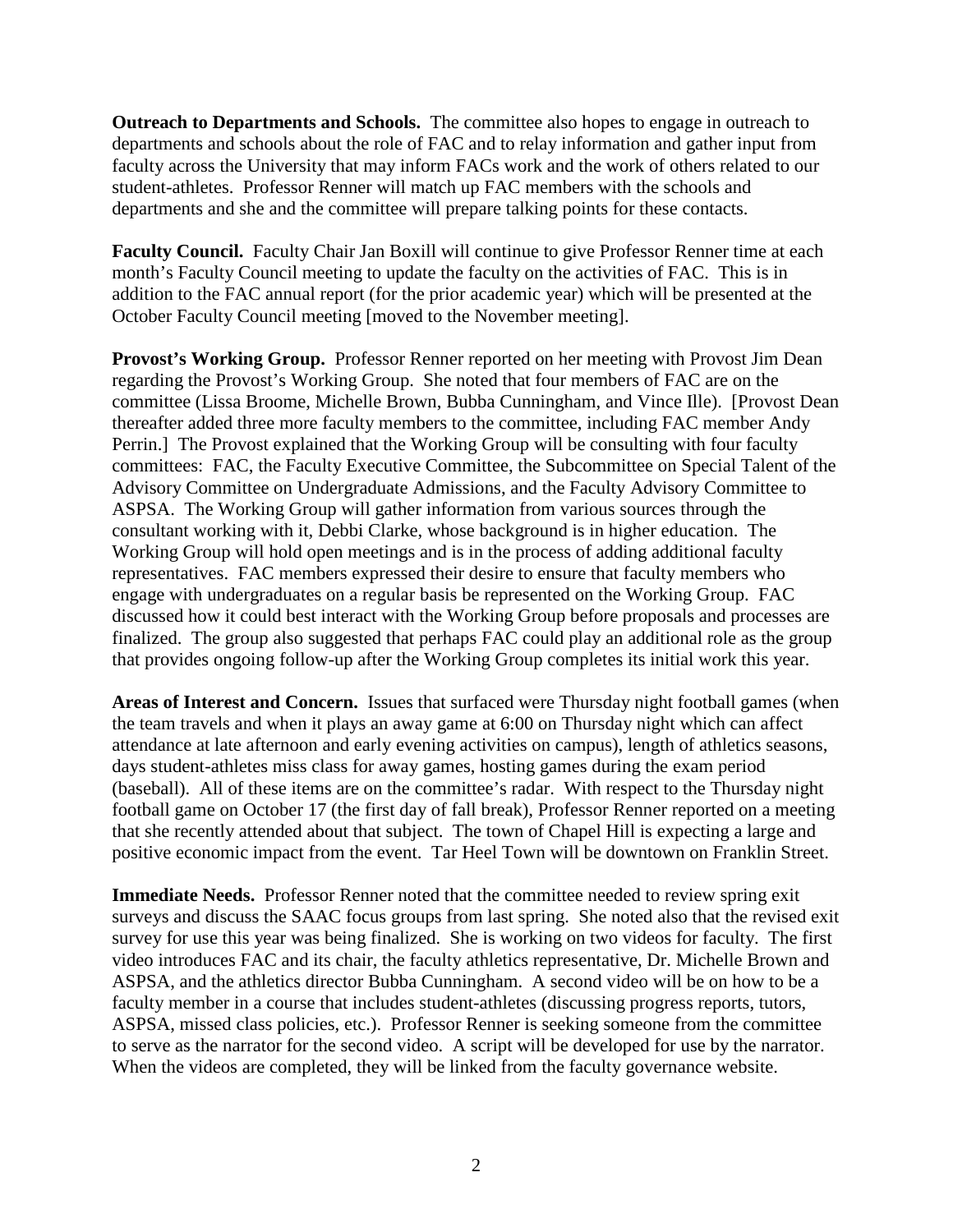III. Update from the Faculty Athletics Representative

Professor Lissa Broome noted several items in her update:

- The FAR is appointed by the Chancellor and serves an as advisor to the Chancellor and the Director of Athletics, and a liaison to the faculty. Areas of concern include studentathlete well-being, the academic performance of student-athletes, and compliance with ACC and NCAA rules.
- Lissa Broome, Joy Renner, Michelle Brown, and Steve Farmer collaborated this summer on a briefing document for the new Chancellor and Provost. The document is posted on the Sakai site.
- She, Joy Renner, Michelle Brown and Abigail Panter, chair of the Faculty Advisory Committee to ASPSA, have met to help Dr. Brown's transition as the new head of ASPSA.
- Lynn Williford is leading an Admissions Information Reporting effort that includes Lissa Broome, Joy Renner, Michelle Brown, and Vince Ille, among others.
- During the summer she met with Marielle vanGelder, Director of Compliance, Bubba Cunningham, and others from athletics to review the expenditures from and the guidelines relating to the NCAA's Student Assistance Fund.
- She, Joy Renner, Bubba Cunningham, Vince Ille, and others met this summer to review the Drug Testing Policy and proposed some changes to the policy that are currently under consideration by the Chancellor.
- She is a member of the Provost's Working Group, discussed earlier in the minutes.
- Five UNC teams scored in the top 10% of their sport nationally for the Academic Performance Rate (APR)
	- o Men's Swimming (in top 10% -- 4 of 8 years the data has been reported)
	- o Women's Fencing (in top 10% -- 8 of 8 years)
	- o Women's Golf (in top 10% -- 8 of 8 years)
	- o Gymnastics (in top 10% -- 4 of 8 years)
	- o Volleyball (in top 10% -- 7 of 8 years)
- Lissa Broome spoke at the two compliance meetings held at the beginning of the year for student-athletes and talked about FAC and the FAC team liaisons.
- Lissa Broome read some highlights for 2012-13
	- o A record number of UNC student-athletes 329 made the ACC Academic Honor Roll (35 more than UNC's previous high)
	- o Student-athletes performed more than 2,000 hours of community service
	- IV. Update from the Athletics Director

Athletic Director Bubba Cunningham mentioned several items in his update:

- UNC won the Capital One cup for the 2012-13 performance of its women's teams, earning \$200,000 for its scholarship fund, in part on the basis of two NCAA national championships (soccer and lacrosse) and an ITA championship in tennis.
- UNC had 3 winners of the Elite 89 award which is given to the student-athlete with the highest grade point average at the NCAA Final Four championship for the sport
	- o Caitlin Ball, Women's Soccer
	- o Loren Shealy, Field Hockey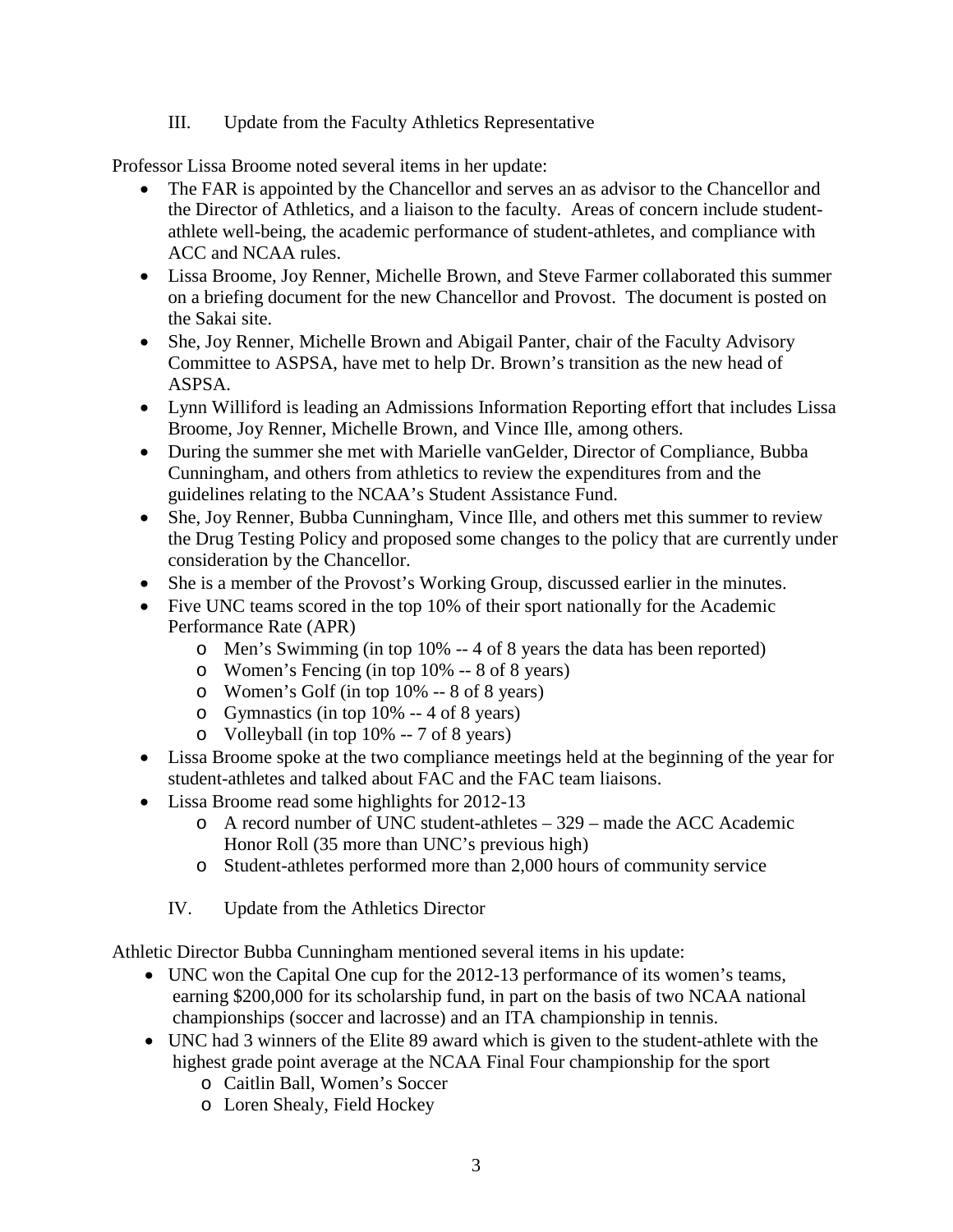- o Paige Hanson, Women's Lacrosse
- Loren Shealy, Field Hockey, was named the Sports Illustrated Female College Athlete of the Year.
- Mr. Cunningham also reviewed the priorities in the department's strategic plan
	- o Academic achievement (top 3 in conference, top 10 nationally)
	- o Athletic performance (top 3 in conference, top 10 nationally)
	- o Administrative engagement. Measured by the Dennison Survey, which allows a comparison with others around the country.
	- o Alignment. Mr. Cunningham said he is spending the bulk of his time on this priority. This includes working internally with the Provost's Working Group, processing the Rawlings Report, and working externally on broader issues with the ACC, the NCAA, and by forming a multi-university coalition of large, public research institutions to discuss the impact of Division I athletics on (1) academics, (2) social aspects of campus life (Greek life, residential life), and (3) the community through its economic impact (or negative impacts). In addition, Faculty Chair Boxill is working with athletics and USADA to sponsor on our campus in May a symposium, "Beyond Compliance."
	- V. ASPSA

Dr. Michelle Brown began as the new Director of the Academic Support Program for Student-Athletes in May. She was at Florida Atlantic University for 15 years, the last 10 of which she spent working with student-athletes. During a busy summer she hired new staff to fill open positions. She is working on developing more metrics and tracking. She hopes to be able to provide more tutoring to more student-athletes, but acknowledges that tutoring will likely not be available in all subject. She will monitor demand, utilize University resources, and document any barriers to using University resources found by student-athletes. She explained a new program called My Academic Plan (MAP), in which the counselors design an academic plan for student-athletes who are here on campus for the first time (first years or transfer students), who have less than a 2.5, or who are on probation or have other eligibility issues. A member of the committee suggested that a sample MAP might be of interest for the instructional video Professor Renner is working on. Dr. Brown also explained the new relationship with academic advising. There are five advisors from the College who work on a rotating basis with studentathletes. They spend some time each week at ASPSA in line with the University's shift to a distributed, decentralized advising function.

## VI. The Rawlings Report

Professor Renner noted that the Rawlings report had been released earlier that day. Notwithstanding the short notice to review, she asked FAC for its thoughts about the report. Committee members highlighted the following recommendations from the list at the end of the report as topics for further committee discussion:

- 3. Roles and responsibilities of officer, boards, and committees
- 6. Academic support services and influence by athletics officials
- 8. Admissions final authority